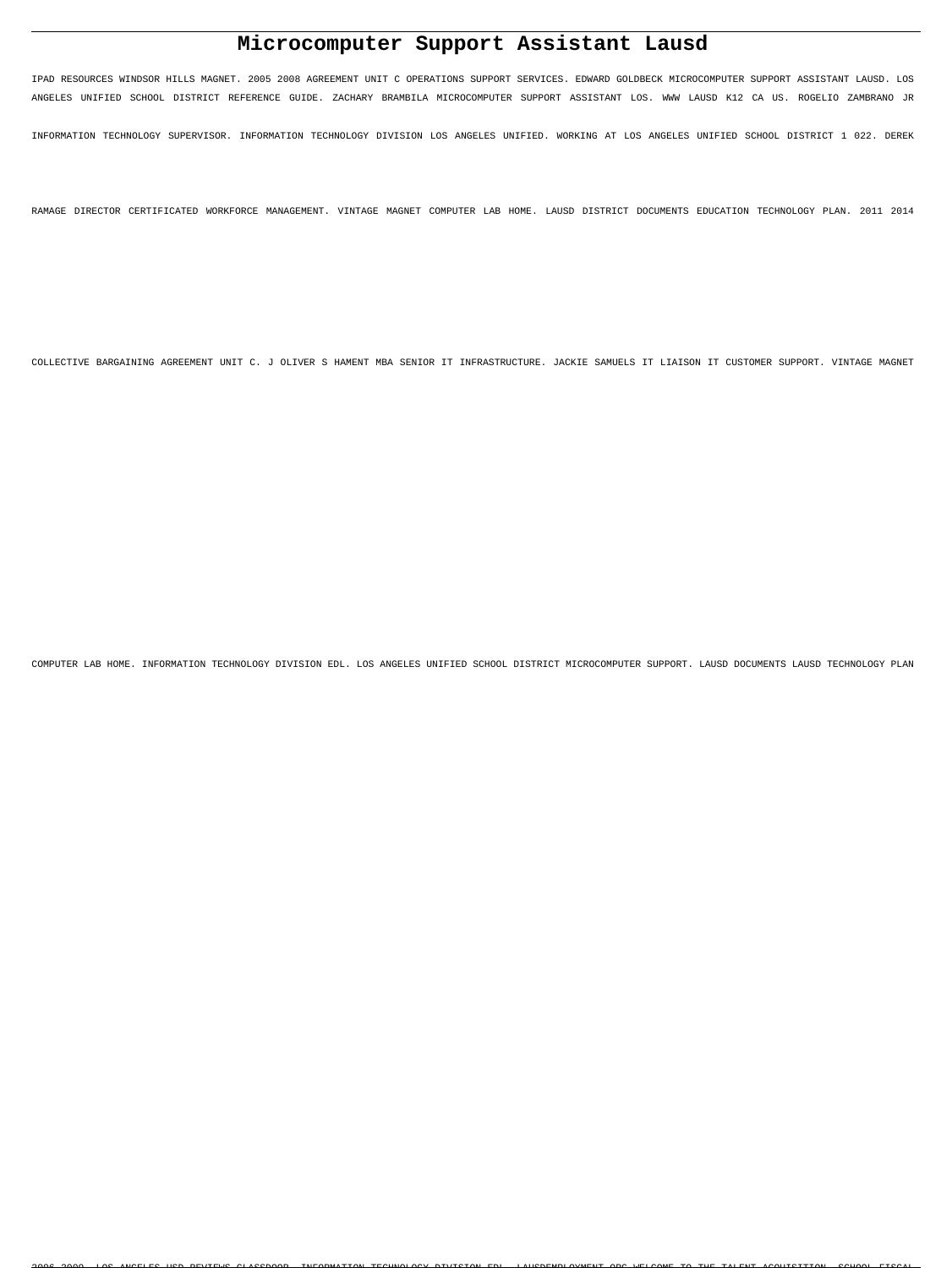SERVICES 2016 17 BUDGET PLANNING AMP DEVELOPMENT. MULTIPLE RECORDS FOR CARLOS GONZALEZ TRANSPARENT CALIFORNIA. EDDIE SOTO ITI MICROCOMPUTER SUPPORT ASSISTANT LOS. TEACHERS AMP STAFF COEUR D ALENE AVENUE SCHOOL. MANNY MONTENEGRO IT SUPERVISOR LOS ANGELES UNIFIED. TOM CASTILLO IT BUSINESS EFFICIENCY ANALYST LOS. WORKING AT LOS ANGELES UNIFIED SCHOOL DISTRICT 1 037. 2005 2008 AGREEMENT UNIT C OPERATIONS SUPPORT SERVICES. LAUSD DISTRICT A STAFF DIRECTORY SCHOOL SUPPORT. EDGAR LIRA IT FIELD SERVICES TECHNICIAN II LOS ANGELES. SCHOOL FISCAL SERVICES 2016 17 BUDGET PLANNING AMP DEVELOPMENT. INDEX OF CLASSIFICATIONS LOS ANGELES UNIFIED SCHOOL DISTRICT. JACKIE SAMUELS IT LIAISON IT CUSTOMER SUPPORT. CLASSIFIED SCHOOL EMPLOYEES WEEK SPOTLIGHT ROBERTO

ICAZA. LOS ANGELES UNIFIED SCHOOL DISTRICT REVIEWS CAREERBLISS. STEPHEN FARBMAN MICROCOMPUTER SUPPORT ASSISTANT LOS. ZACHARY BRAMBILA MICROCOMPUTER

SUPPORT ASSISTANT LOS. EDDIE SOTO ITI MICROCOMPUTER SUPPORT ASSISTANT LOS. INSTRUCTIONAL TECHNOLOGY INITIATIVE MEET ITI STAFF. LAUSD DISTRICT A STAFF

DIRECTORY SCHOOL SUPPORT. OUTSTANDING LAUSD CLASSIFIED EMPLOYEE RECIPIENTS OELAUSD ORG. JONATHAN BEASLEY MICRO COMPUTER SUPPORT ASSISTANT LOS. JOHN

DOMENICUCCI NOC ANALYST LOS ANGELES UNIFIED. JOHN DOMENICUCCI NOC ANALYST LOS ANGELES UNIFIED. IVAN SIDORENKO IT FIELD SUPPORT SERVICES II LOS. SHERMAN

OAKS CENTER FOR ENRICHED STUDIES STAFF DIRECTORY. LAUSD DOCUMENTS LAUSD TECHNOLOGY PLAN 2006 2009. MULTIPLE RECORDS FOR CARLOS GONZALEZ TRANSPARENT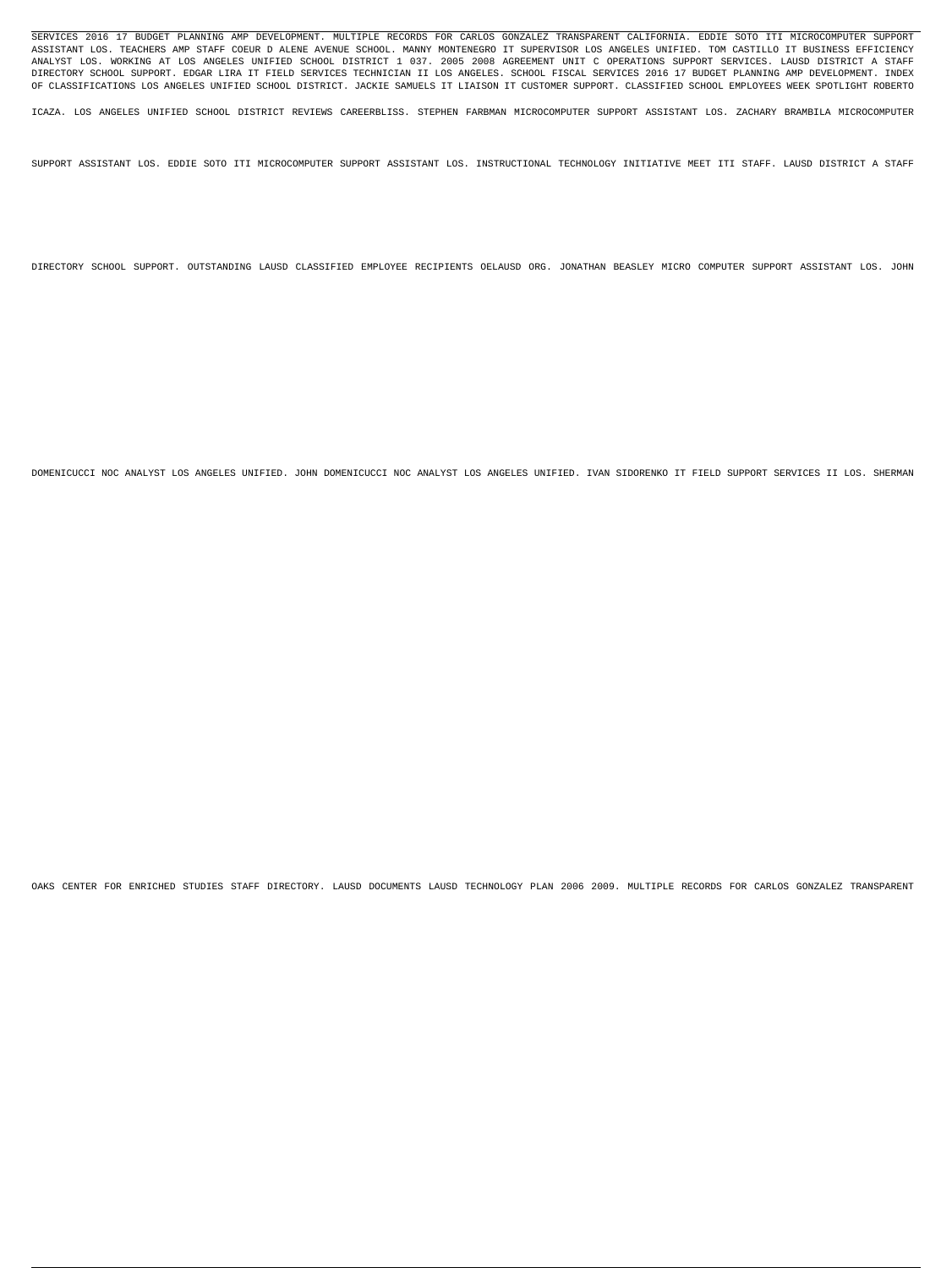SUPPORT SERVICES II LOS. MARIO MARASCO MICROCOMPUTER SUPPORT ASSISTANT LOS. LAUSDEMPLOYMENT ORG WELCOME TO THE TALENT ACQUISITION. RAYMOND LAO MOBILE DEVICE MANAGEMENT SPECIALIST LOS. LOS ANGELES USD MICROCOMPUTER SUPPORT ASSISTANT SALARIES. WWW LAUSD K12 CA US. LOS ANGELES UNIFIED SCHOOL DISTRICT REFERENCE GUIDE. JONATHAN BEASLEY LOS ANGELES UNIFIED SCHOOL DISTRICT. 2014 2015 UNIT Z SALARY SCHEDULE LOS ANGELES UNIFIED. TECHNOLOGY SUPPORT LAUSD NET. EDGAR LIRA IT FIELD SERVICES TECHNICIAN II LOS ANGELES. ROGELIO ZAMBRANO JR INFORMATION TECHNOLOGY SUPERVISOR. WORKING AT LOS ANGELES UNIFIED SCHOOL DISTRICT 1 037. 2014 2015 UNIT Z SALARY SCHEDULE LOS ANGELES UNIFIED. INDEX OF CLASSIFICATIONS LOS ANGELES UNIFIED SCHOOL DISTRICT. EDGAR LIRA IT FIELD

SERVICES TECHNICIAN II LOS ANGELES. LAUSD DISTRICT DOCUMENTS EDUCATION TECHNOLOGY PLAN. ROY SMITH LEAD IT FIELD SERVICES TECHNICIAN LOS. LOS ANGELES

UNIFIED SCHOOL DISTRICT MICROCOMPUTER SUPPORT. INSTRUCTIONAL TECHNOLOGY INITIATIVE MEET ITI STAFF. IPAD RESOURCES WINDSOR HILLS MAGNET. TEACHERS AMP

STAFF COEUR D ALENE AVENUE SCHOOL. FRANSISCO LOZANO MCSA MICROCOMPUTER SUPPORT ASSISTANT. LOS ANGELES USD REVIEWS GLASSDOOR. LOS ANGELES USD

MICROCOMPUTER SUPPORT ASSISTANT SALARIES. JONATHAN BEASLEY LOS ANGELES UNIFIED SCHOOL DISTRICT. MARIO MARASCO MICROCOMPUTER SUPPORT ASSISTANT LOS.

WORKING AT LOS ANGELES UNIFIED SCHOOL DISTRICT 1 022. JONATHAN BEASLEY MICRO COMPUTER SUPPORT ASSISTANT LOS. MANNY MONTENEGRO IT SUPERVISOR LOS ANGELES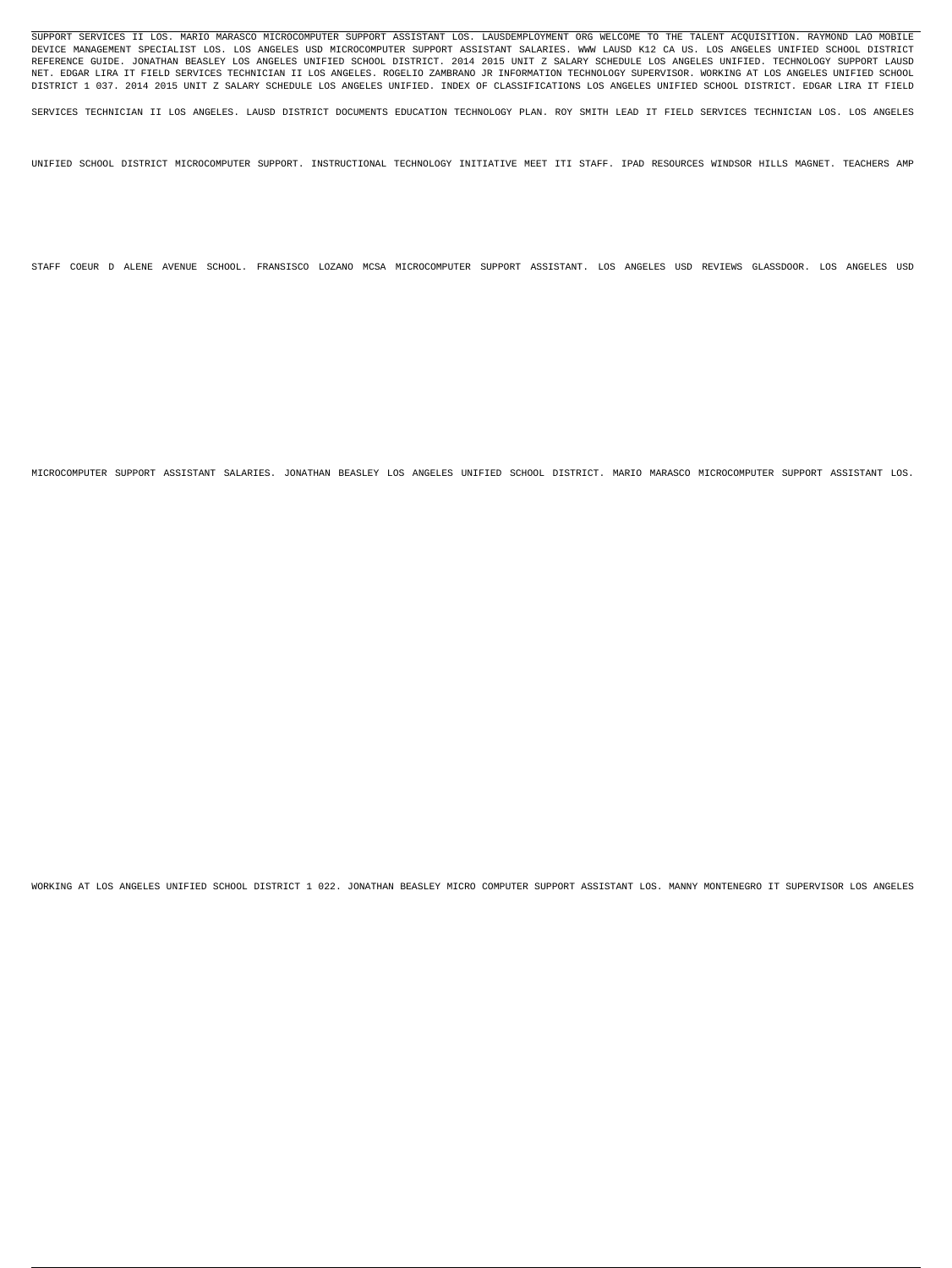SUPPORT ASSISTANT. ACADEMIES OF EDUCATION AND EMPOWERMENT AEE STAFF LIST. LOS ANGELES UNIFIED SCHOOL DISTRICT REVIEWS CAREERBLISS. DEREK RAMAGE DIRECTOR CERTIFICATED WORKFORCE MANAGEMENT. RAYMOND LAO MOBILE DEVICE MANAGEMENT SPECIALIST LOS. OUTSTANDING LAUSD CLASSIFIED EMPLOYEE RECIPIENTS OELAUSD ORG

### **IPAD RESOURCES WINDSOR HILLS MAGNET**

APRIL 27TH, 2018 - CHARLOTTE REIS MICROCOMPUTER SUPPORT ASSISTANT MCSA THE TECHNICAL SUPPORT FOR WINDSOR S IPAD NEEDS FEEL FREE TO CONNECT WITH ME AT 213

222 7437 OR CXR2707 LAUSD NET''**2005 2008 AGREEMENT UNIT C OPERATIONS SUPPORT SERVICES**

APRIL 22ND, 2018 - BY AND BETWEEN THE BOARD OF EDUCATION OF THE LOS ANGELES UNIFIED SCHOOL DISTRICT 2210 MICROCOMPUTER SUPPORT ASSISTANT 5185 MILITARY

PROPERTY CUSTODIAN AND''**Edward Goldbeck Microcomputer Support Assistant LAUSD**

April 18th, 2018 - View Edward Goldbeck's profile on LinkedIn the world s largest professional community Edward has 1 job job listed on their profile

See the complete profile on LinkedIn and discover Edward's connections and jobs at similar companies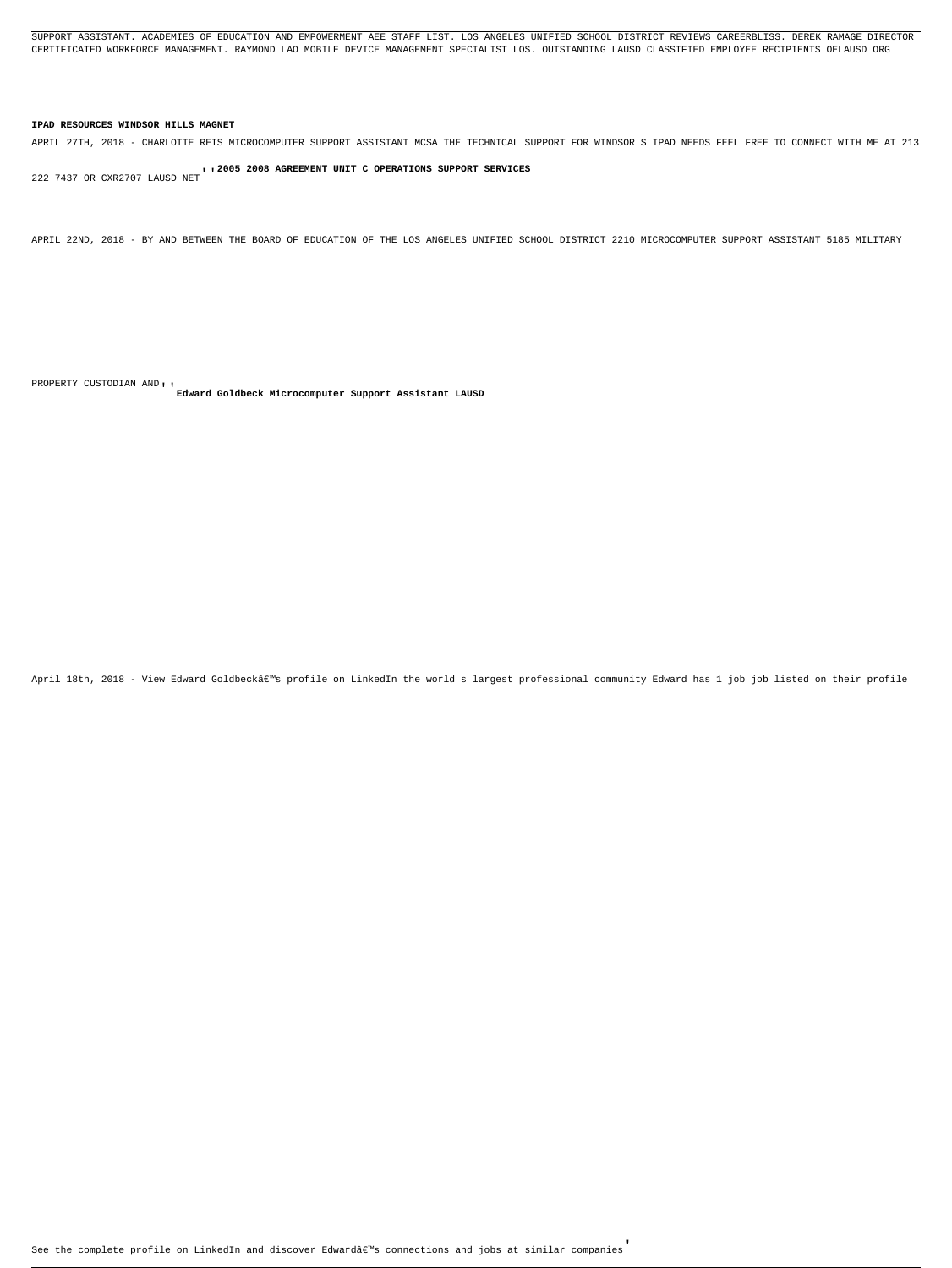### '**LOS ANGELES UNIFIED SCHOOL DISTRICT Reference Guide**

March 30th, 2018 - The Los Angeles Unified School District Education Technology Plan • Microcomputer **Support Assistant • Information Systems Support Assistant II**'

APRIL 13TH, 2018 - VIEW ZACHARY BRAMBILA'S PROFILE ON MICROCOMPUTER SUPPORT ASSISTANT AT LAUSD ITI MICROCOMPUTER SUPPORT ASSISTANT AT LOS ANGELES UNIFIED SCHOOL DISTRICT'

### '**ZACHARY BRAMBILA MICROCOMPUTER SUPPORT ASSISTANT LOS**

### '**www lausd k12 ca us**

April 14th, 2018 - LOS ANGELES UNIFIED SCHOOL DISTRICT A Microcomputer Support Assistant generally reports to a local site and installs and maintains computing systems''**Rogelio Zambrano Jr Information**

### **Technology Supervisor**

March 14th, 2018 - Ve El Perfil De Rogelio Zambrano Jr En LinkedIn Supervising Microcomputer Support Assistant En Los Angeles Unified School District''**INFORMATION TECHNOLOGY DIVISION Los Angeles Unified** March 8th, 2018 - Consider Your School's Technology Needs Low As 300 At Http Achieve Lausd Net Real Time Day To Day Technology Needs Microcomputer Support Assistant''**Working at Los Angeles Unified School District 1 022** April 4th, 2018 - 1 022 reviews from Los Angeles Unified School District employees about Los Angeles Unified School District culture salaries benefits work life balance management job security and more''**Derek Ramage Director Certificated Workforce Management** April 8th, 2018 - View Derek Ramage's profile on LinkedIn Los Angeles Unified School District Location Microcomputer Support Assistant at Los Angeles Unified School District''**vintage magnet**

April 20th, 2018 - See Jackie Samuels' profile on LinkedIn Supervising MicroComputer Support Assistant Support Assistant LAUSD<sup>'</sup> '**VINTAGE MAGNET COMPUTER LAB HOME**

### **computer lab home**

april 2nd, 2018 - welcome to vintage magnet school check out this pdf compiled by long beach unified school district my position as a microcomputer support assistant allows'

### '**lausd district documents education technology plan**

june 30th, 2009 - los angeles unified school district lausd district documents education technology plan demand for school based microcomputer support assistants for''**2011 2014 COLLECTIVE BARGAINING AGREEMENT UNIT C**

April 23rd, 2018 - 2011 2014 COLLECTIVE BARGAINING AGREEMENT UNIT C Board Of Education Of The Los Angeles Unified School District 2210 Microcomputer Support Assistant'

### '**J Oliver S Hament MBA Senior IT Infrastructure**

February 16th, 2018 - Multiple records â€~Carlos Gonzalez Assistant Principal Los Angeles Unified 2016 Microcomputer Support Assistant Los Angeles Unified 2016''**Eddie Soto ITI MicroComputer Support Assistant Los**

April 2nd, 2018 - Senior IT Infrastructure Project Program Manager At Los Angeles Unified School District Location Greater Los Angeles Area Assistant Underwriter Jr MIS'

'**Jackie Samuels IT Liaison IT Customer Support**

**APRIL 2ND, 2018 - WELCOME TO VINTAGE MAGNET SCHOOL CHECK OUT THIS PDF COMPILED BY LONG BEACH UNIFIED SCHOOL DISTRICT MY POSITION AS A MICROCOMPUTER SUPPORT ASSISTANT ALLOWS**''**INFORMATION TECHNOLOGY DIVISION Edl** April 14th, 2018 - 250 at http achieve lausd net techshop use your LAUSD SSO to access Tech Support Microcomputer Support Assistant''**LOS ANGELES**

### **UNIFIED SCHOOL DISTRICT MICROCOMPUTER SUPPORT**

MARCH 11TH, 2018 - A LOS ANGELES UNIFIED SCHOOL DISTRICT MICROCOMPUTER SUPPORT ASSISTANT ANNUAL SALARY IS ABOUT 35000 BASED ON SALARY AND PAY SCALE DATA FROM 2 REAL LOS ANGELES UNIFIED SCHOOL DISTRICT EMPLOYEES''**lausd documents lausd technology plan 2006 2009**

june 29th, 2009 - lausd documents lausd technology plan 2006 2009 free ebook download as pdf file pdf a microcomputer support assistant mcsa'

### '**Los Angeles USD Reviews Glassdoor**

April 21st, 2018 - Working For Los Angeles Unified School District Microcomputer Support Assistant Glassdoor has 593 Los Angeles USD reviews submitted anonymously by Los'

### '**INFORMATION TECHNOLOGY DIVISION Edl**

**April 14th, 2018 - 250 at http achieve lausd net techshop use your LAUSD SSO to access Tech Support Microcomputer Support Assistant**'

### '**lausdemployment org welcome to the talent acquisition**

april 27th, 2018 - the los angeles unified school district is seeking an accomplished human resources executive who is inspired by lausd's commitment

# '**school fiscal services 2016 17 budget planning amp development**

april 26th, 2018 - los angeles unified school district school fiscal services human resources microcomputer support assistant mcsa'

# '**Multiple records for Carlos Gonzalez Transparent California**

March 22nd, 2018 - Eddie Soto ITI MicroComputer Support Assistant At Los Angeles Unified School District Location Los Angeles California Industry Education Management''**Teachers amp Staff Coeur d**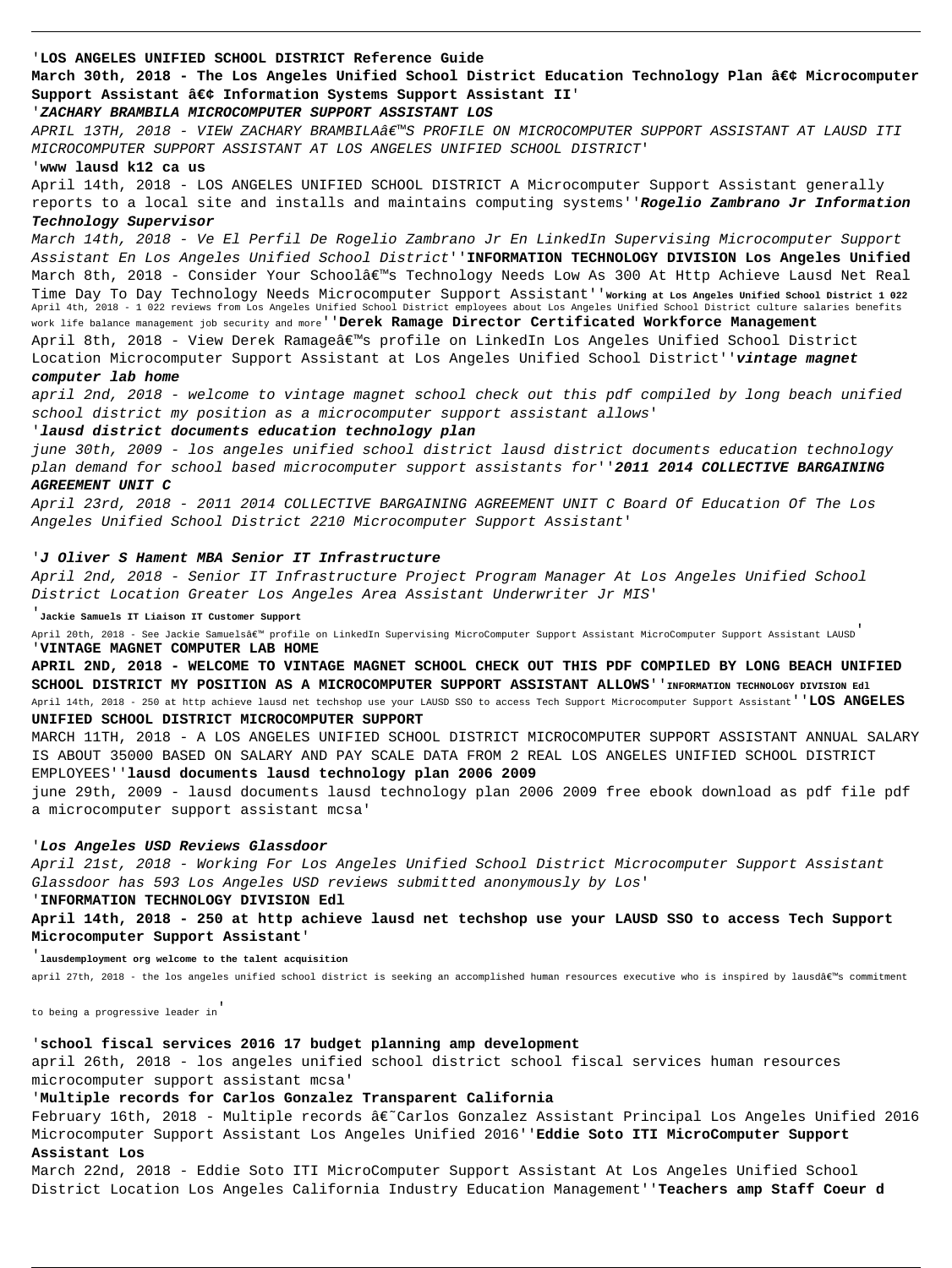### **Alene Avenue School**

April 28th, 2018 - Teachers amp Staff Kaz Yoshida 2018 02 21T20 11 18 00 00 Mr Roy Boronich Microcomputer Support Assistant Coeur d'Alene Avenue School'

### '**MANNY MONTENEGRO IT SUPERVISOR LOS ANGELES UNIFIED**

APRIL 14TH, 2018 - COMPUTER SUPPORT LOS ANGELES UNIFIED SCHOOL DISTRICT JANUARY 2013 â $\epsilon$ " JULY 2014 1 YEAR 7 MONTHS IT MANAGER M2 TECHNOLOGY MAY 2001 â $\epsilon$ " JUNE 2009 8 YEARS 2 MONTHS'

April 13th, 2018 - Découvrez Le Profil De Tom Castillo Sur As A Point Of Contact For IT Related Services And Support For Over 160 Los Angeles Unified School District'

### '**Tom Castillo IT Business Efficiency Analyst Los**

'**Working at Los Angeles Unified School District 1 037**

April 25th, 2018 - 1 037 reviews from Los Angeles Unified School District employees about Los Angeles By and large they gave us good support Microcomputer Support Assistant'

### '**2005 2008 AGREEMENT UNIT C OPERATIONS SUPPORT SERVICES**

April 22nd, 2018 - By And Between The Board Of Education Of The Los Angeles Unified School District 2210 Microcomputer Support Assistant 5185 Military Property Custodian And''**LAUSD DISTRICT A STAFF DIRECTORY SCHOOL SUPPORT**

APRIL 20TH, 2018 - SEE JACKIE SAMUELS' PROFILE ON LINKEDIN SUPERVISING MICROCOMPUTER SUPPORT **ASSISTANT MICROCOMPUTER SUPPORT ASSISTANT LAUSD**'

april 6th, 2018 - classified school employees week spotlight roberto icaza of achievements employees i believe in lausd a microcomputer support assistant at mount'

APRIL 23RD, 2018 - D IONNE ASH LAUSD NET ERICK BUDIMAN MICROCOMPUTER SUPPORT ASSISTANT 818 256 E RICK BUDIMAN LAUSD NET OPERATIONS SUPPORT 818 256 2806'

### '**Edgar Lira IT Field Services Technician II Los Angeles**

April 23rd, 2018 - IT Field Services Technician II at Los Angeles Unified School District Location Inglewood California Industry Microcomputer Support Assistant'

April 13th, 2018 - View Zachary Brambila's Profile On Microcomputer Support Assistant At LAUSD ITI MicroComputer Support Assistant At Los Angeles Unified School District'

### '**School Fiscal Services 2016 17 Budget Planning amp Development**

April 26th, 2018 - Los Angeles Unified School District School Fiscal Services Human Resources Microcomputer Support Assistant MCSA'

### '**Index Of Classifications Los Angeles Unified School District**

April 26th, 2018 - Index Of Classification Descriptions Information Resources Support Assistant Information Systems Business Analyst Information Systems

'**JONATHAN BEASLEY MICRO COMPUTER SUPPORT ASSISTANT LOS** APRIL 10TH, 2018 - JONATHAN BEASLEY MICRO COMPUTER SUPPORT ASSISTANT AT LOS ANGELES UNIFIED SCHOOL DISTRICT UBICACIÃ<sup>3</sup>N LOS ANGELES Y ALREDEDORES ESTADOS UNIDOS SECTOR'

# Security Assistant''**JACKIE SAMUELS IT LIAISON IT CUSTOMER SUPPORT**

### '**classified school employees week spotlight roberto icaza**

### '**LOS ANGELES UNIFIED SCHOOL DISTRICT REVIEWS CAREERBLISS**

APRIL 18TH, 2018 - BROWSE LOS ANGELES UNIFIED SCHOOL DISTRICT REVIEWS BY JOB TITLE I HAD A GREAT DEAL OF SUPPORT AND TRAINING FOR THIS POSITION MICROCOMPUTER SUPPORT ASSISTANT'

### '**Stephen Farbman Microcomputer Support Assistant Los**

April 22nd, 2018 - Microcomputer Support Assistant Los Angeles Unified School District Stephen Farbman Microcomputer Support Technician Los Angeles Unified School District'

### '**Zachary Brambila Microcomputer Support Assistant Los**

### '**eddie soto iti microcomputer support assistant los**

march 22nd, 2018 - eddie soto iti microcomputer support assistant at los angeles unified school district location los angeles california industry education management''**Instructional Technology Initiative Meet ITI Staff**

March 21st, 2018 - Los Angeles Unified School District Office of Support Services Microcomputer Support Assistant Phone 213 241 5532 Email lausd

April 23rd, 2018 - D Ionne Ash Lausd Net Erick Budiman Microcomputer Support Assistant 818 256 E Rick Budiman Lausd Net Operations Support 818 256 2806'

'**outstanding lausd classified employee recipients oelausd org** april 17th, 2018 - outstanding lausd classified employee recipients roberto icaza â€<sup>w</sup> microcomputer **support assistant systems support assistant**'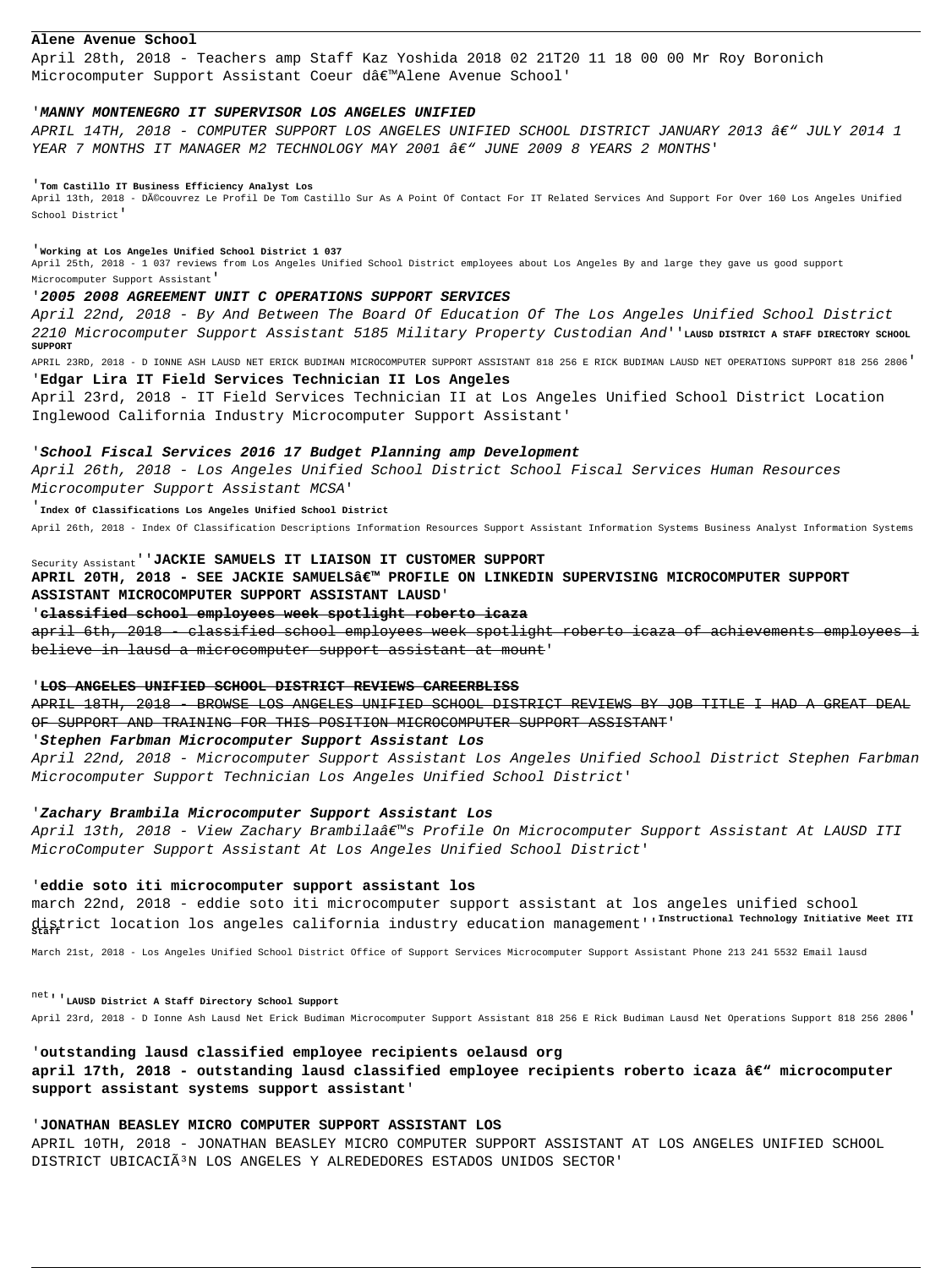### '**JOHN DOMENICUCCI NOC ANALYST LOS ANGELES UNIFIED**

MARCH 21ST, 2018 - VIEW JOHN DOMENICUCCI'S PROFILE ON LINKEDIN LOS ANGELES UNIFIED SCHOOL DISTRICT MICROCOMPUTER SUPPORT ASSISTANT LAUSD AUGUST 2014

 $â$  $e$ " AUGUST 2016

### '**John Domenicucci NOC Analyst Los Angeles Unified**

March 21st, 2018 - View John Domenicucci's profile on LinkedIn Los Angeles Unified School District Microcomputer Support Assistant LAUSD August 2014 â€" August 2016'

### '**Ivan Sidorenko IT Field Support Services II Los**

April 6th, 2018 - Visualizza il profilo di Ivan Sidorenko su IT Field Support Services II at Los Angeles Unified School District Microcomputer Support Assistant at Los Angeles''**Sherman Oaks Center for Enriched Studies Staff Directory**

April 20th, 2018 2008taffolirectory Staff Directory Microcomputer Support Assistant Sabio Los Angeles Unified School District'' LAUSD Documents LAUSD<br>**Technology Plan 2006 2009** 

June 29th, 2009 - LAUSD Documents LAUSD Technology Plan 2006 2009 Free ebook download as PDF File pdf A Microcomputer Support Assistant MCSA,

FEBRUARY 16TH, 2018 - MULTIPLE RECORDS â€~CARLOS GONZALEZ ASSISTANT PRINCIPAL LOS ANGELES UNIFIED 2016 **MICROCOMPUTER SUPPORT ASSISTANT LOS ANGELES UNIFIED 2016**''**lausdemployment org Welcome to the Talent Acquisition**

April 27th, 2018 - The Los Angeles Unified School District is seeking an accomplished human resources executive who is inspired by LAUSDâ $\epsilon$  s commitment to being a progressive leader in'

### '**MULTIPLE RECORDS FOR CARLOS GONZALEZ TRANSPARENT CALIFORNIA**

April 2nd, 2018 - See Raymond Lao's profile on LinkedIn Mobile Device Management Specialist at Los Angeles Unified School District Location Greater Los Angeles Area Industry'

### '**Classified School Employees Week Spotlight Roberto Icaza**

April 6th, 2018 - Classified School Employees Week Spotlight Roberto Icaza Of Achievements Employees I Believe In LAUSD A Microcomputer Support Assistant At Mount'

### '**IVAN SIDORENKO IT FIELD SUPPORT SERVICES II LOS**

APRIL 6TH, 2018 - VISUALIZZA IL PROFILO DI IVAN SIDORENKO SU IT FIELD SUPPORT SERVICES II AT LOS ANGELES UNIFIED SCHOOL DISTRICT MICROCOMPUTER SUPPORT

ASSISTANT AT LOS ANGELES,

### '**Mario Marasco Microcomputer Support Assistant Los**

APRIL 4TH, 2018 - VIEW EDGAR LIRA€<sup>w</sup>S PROFILE ON LINKEDIN SECOND TIER SUPPORT TO SCHOOLS MICROCOMPUTER SUPPORT ASSISTANT LOS ANGELES UNIFIED SCHOOL DISTRICT'

April 26th, 2018 - Mario Marasco Microcomputer Support Assistant at Los Angeles Unified School District Location North Hollywood California Industry

Education Management'

### '**LAUSDEMPLOYMENT ORG WELCOME TO THE TALENT ACQUISITION**

APRIL 25TH, 2018 - WE ARE TECHNICAL PROFESSIONALS SKILLED WORKERS SUPPORT STAFF EXECUTIVES THE LOS ANGELES UNIFIED SCHOOL DISTRICT IS AN EQUAL OPPORTUNITY EMPLOYER''**Raymond Lao Mobile Device Management Specialist Los**

### '**Los Angeles USD Microcomputer Support Assistant Salaries**

**April 23rd, 2018 - Average salaries for Los Angeles USD Microcomputer Support Assistant 22 Los Angeles USD hourly pay trends based on salaries posted anonymously by Los Angeles USD employees**' '**WWW LAUSD K12 CA US**

APRIL 14TH, 2018 - LOS ANGELES UNIFIED SCHOOL DISTRICT A MICROCOMPUTER SUPPORT ASSISTANT GENERALLY REPORTS TO A LOCAL SITE AND INSTALLS AND MAINTAINS COMPUTING SYSTEMS''**LOS ANGELES UNIFIED SCHOOL DISTRICT reference guide**

March 30th, 2018 - The Los Angeles Unified School District Education Technology Plan • Microcomputer Support Assistant  $\hat{a}\in\zeta$  Information Systems Support Assistant II'

# '**Jonathan Beasley Los Angeles Unified School District**

April 13th, 2018 - Email phone number amp executive profile for Jonathan Beasley Micro Computer Support Assistant of Los Angeles Unified School District at Los Angeles CA'

'**2014 2015 UNIT Z SALARY SCHEDULE LOS ANGELES UNIFIED**

**APRIL 19TH, 2018 - LOS ANGELES UNIFIED SCHOOL DISTRICT 2014 2015 UNIT Z 2212 MICROCOMPUTER SUPPORT ASSISTANT ZZ 19 61992 20 76196 21 92452 23 14179 24 44796 0 00**''**TECHNOLOGY SUPPORT LAUSD NET** APRIL 4TH, 2018 - PLEASE USE THIS RESOURCE PAGE AS SUPPORT TO KEEP TECHNOLOGY RUNNING AT ITS MICROCOMPUTER SUPPORT ASSISTANT LOS ANGELES UNIFIED SCHOOL DISTRICT''**EDGAR LIRA IT FIELD SERVICES TECHNICIAN II LOS ANGELES**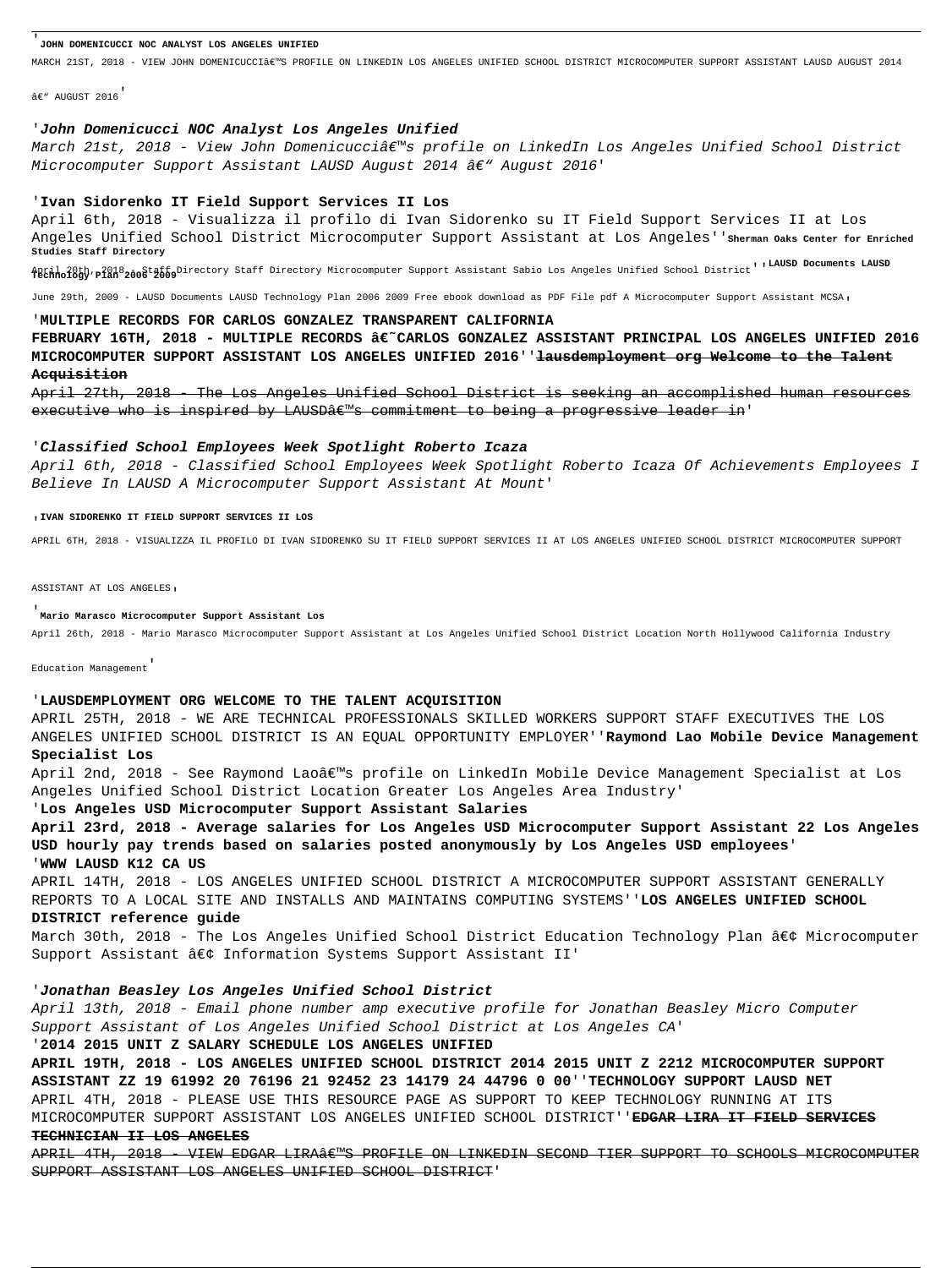### '**Rogelio Zambrano Jr Information Technology Supervisor**

March 14th, 2018 - Ve el perfil de Rogelio Zambrano Jr en LinkedIn Supervising Microcomputer Support Assistant en Los Angeles Unified School District'

### '**WORKING AT LOS ANGELES UNIFIED SCHOOL DISTRICT 1 037**

APRIL 7TH, 2018 - 1 037 REVIEWS FROM LOS ANGELES UNIFIED SCHOOL DISTRICT EMPLOYEES ABOUT LOS ANGELES BY AND LARGE THEY GAVE US GOOD SUPPORT MICROCOMPUTER SUPPORT ASSISTANT'

'**2014 2015 Unit Z Salary Schedule Los Angeles Unified**

April 19th, 2018 - LOS ANGELES UNIFIED SCHOOL DISTRICT 2014 2015 UNIT Z 2212 Microcomputer Support Assistant ZZ 19 61992 20 76196 21 92452 23 14179 24 44796 0 00''**Index of Classifications Los Angeles Unified School District**

**MARCH 17TH, 2018 - LOS ANGELES UNIFIED SCHOOL DISTRICT MICROCOMPUTER SUPPORT ASSISTANT LOS ANGELES** UNIFIED SCHOOL DISTRICT SEPTEMBER 2002 â€<sup>w</sup> DECEMBER 2011 9 YEARS 4 MONTHS'

April 26th, 2018 - Index of Classification Descriptions Information Resources Support Assistant Information Systems Business Analyst Information Systems

Security Assistant'

'**edgar lira it field services technician ii los angeles**

**april 23rd, 2018 - it field services technician ii at los angeles unified school district location inglewood california industry microcomputer support assistant**''**LAUSD District Documents Education Technology Plan**

June 30th, 2009 - Los Angeles Unified School District LAUSD District Documents Education Technology Plan demand for school based microcomputer support assistants for'

April 19th, 2018 - View Fransisco Lozano's Profile On LinkedIn MIcrocomputer Support Assistant Charter Schools Division At Los Angeles Unified School District'

### '**ROY SMITH LEAD IT FIELD SERVICES TECHNICIAN LOS**

### '**los angeles unified school district microcomputer support**

march 11th, 2018 - a los angeles unified school district microcomputer support assistant annual salary is about 35000 based on salary and pay scale data from 2 real los angeles unified school district employees'

### '**Instructional Technology Initiative Meet ITI Staff**

April 10th, 2018 - Jonathan Beasley Micro Computer Support Assistant at Los Angeles Unified School District UbicaciÃ<sup>3</sup>n Los Angeles y alrededores Estados Unidos Sector'

March 21st, 2018 - Los Angeles Unified School District Office of Support Services Microcomputer Support Assistant Phone 213 241 5532 Email lausd net' '**iPad Resources Windsor hills magnet**

April 27th, 2018 - Charlotte Reis Microcomputer Support Assistant MCSA the technical support for Windsor s iPad needs Feel free to connect with me at 213

222 7437 or cxr2707 lausd net,

'**Teachers amp Staff Coeur d Alene Avenue School** April 28th, 2018 - Teachers amp Staff Kaz Yoshida 2018 02 21T20 11 18 00 00 Mr Roy Boronich Microcomputer Support Assistant Coeur d'Alene Avenue School'

### '**Fransisco Lozano MCSA MIcrocomputer Support Assistant**

### '**Los Angeles USD Reviews Glassdoor**

April 21st, 2018 - Working For Los Angeles Unified School District Microcomputer Support Assistant Glassdoor has 593 Los Angeles USD reviews submitted anonymously by Los''**los angeles usd microcomputer support assistant salaries**

**april 23rd, 2018 - average salaries for los angeles usd microcomputer support assistant 22 los angeles usd hourly pay trends based on salaries posted anonymously by los angeles usd employees**' '**Jonathan Beasley Los Angeles Unified School District**

April 13th, 2018 - Email Phone Number Amp Executive Profile For Jonathan Beasley Micro Computer Support Assistant Of Los Angeles Unified School District At Los Angeles CA'

### '**mario marasco microcomputer support assistant los**

april 26th, 2018 - mario marasco microcomputer support assistant at los angeles unified school district location north hollywood california industry education management''**working at los angeles**

### **unified school district 1 022**

april 4th, 2018 - 1 022 reviews from los angeles unified school district employees about los angeles unified school district culture salaries benefits work life balance management job security and more'

### '**Jonathan Beasley Micro Computer Support Assistant Los**

## '**Manny Montenegro IT Supervisor Los Angeles Unified**

April 14th, 2018 - Computer Support Los Angeles Unified School District January 2013 â $\epsilon$ " July 2014 1 year 7 months IT Manager M2 Technology May 2001 â€" June 2009 8 years 2 months''**Tom Castillo IT**